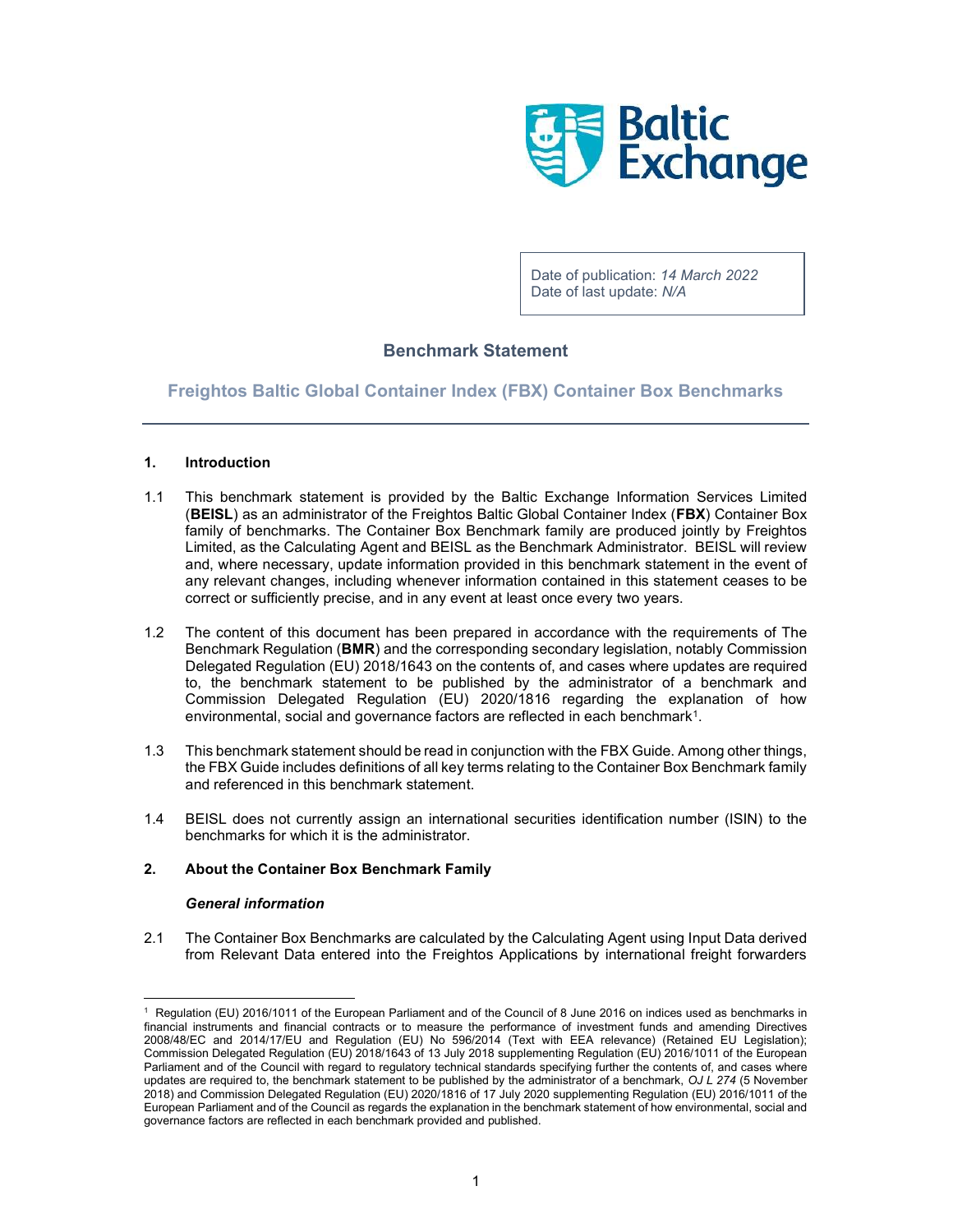(IFFs) and Non Vessel Owning Common Carriers (NVOCCs). The Container Box Benchmarks are not based on contributions of input data provided by panellists.

2.2 The Container Box Benchmark family qualifies as non-significant benchmarks as defined under Title III, Articles 20 and 24 BMR.

#### Economic reality measured

- 2.3 The Container Box Benchmarks intend to measure the cost to transport a container box on a trade route. They are a set of indices that reflect ocean container transport spot freight rates across global tradelanes. Container Box Benchmarks are the median all-in price, port to port, for a standard forty-foot (FEU), non-refrigerated container, based on carriers' rolling tariffs and related surcharges.
- 2.4 Circumstances in which such measurement may become unreliable may include insufficient Input Data and/or various unforeseen developments in the marketplace.
- 2.5 The Container Box Benchmark family includes the following benchmarks. The geographical boundaries of each benchmark are indicated in the benchmark name:

| <b>Ticker</b> | <b>Short Name</b>                                 | <b>Long Name</b>                                                                    |
|---------------|---------------------------------------------------|-------------------------------------------------------------------------------------|
| FBX01         | China/East Asia - USA West Coast 40'<br>(CEA-NAW) | Freightos Baltic China/East Asia to North<br>America West Coast 40' container index |
| FBX02         | USA West Coast - China/Fast Asia 40'<br>(NAW-CEA) | Freightos Baltic North America West Coast to<br>China/East Asia 40' container index |
| FBX03         | China/East Asia - USA East Coast 40'<br>(CEA-NAE) | Freightos Baltic China/East Asia to North<br>America East Coast 40' container index |
| FBX11         | China/East Asia - North Europe 40'<br>(CEA-EUR)   | Freightos Baltic China/East Asia to North<br>Europe 40' container index             |
| FBX12         | North Europe - China/East Asia 40'<br>(EUR-CEA)   | Freightos Baltic North Europe to China/East<br>Asia 40' container index             |
| FRX13         | China/East Asia - Mediterranean 40'<br>(CEA-MED)  | Freightos Baltic China/East Asia to<br>Mediterranean 40' container index            |

2.6 Participants in the market that the Container Box Benchmark family seeks to measure include international freight forwarders (IFFs) and Non Vessel Owning Common Carriers (NVOCCs).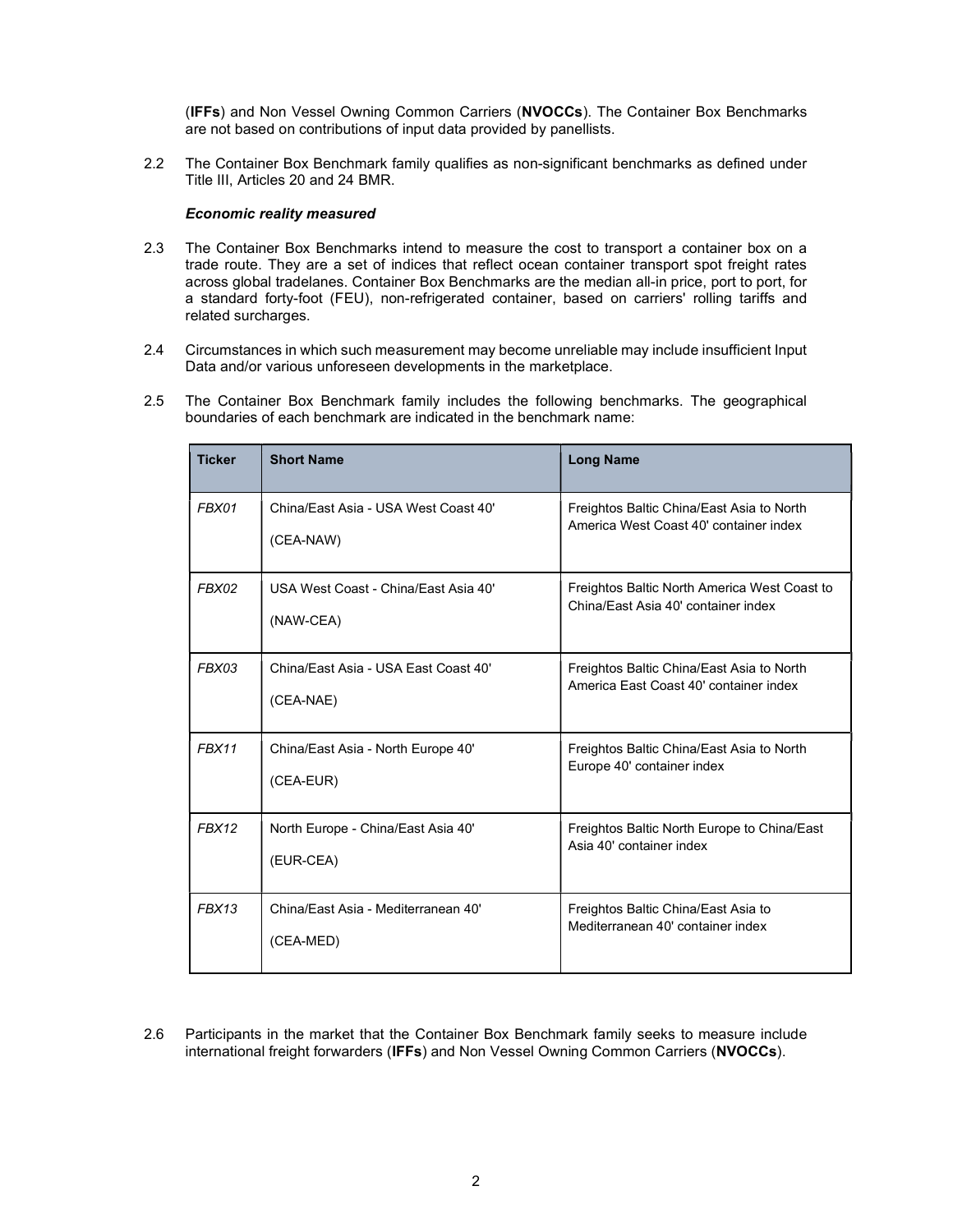#### Technical specifications when discretion may be exercised and controls for use of expert judgement or discretion

- 2.7 BEISL's benchmark determination process takes into account the relatively limited liquidity of shipping markets and the underlying volatility. Input Data is the primary source of data for the determination of the Container Box Benchmarks. Only where there is insufficient Input Data for a specific assessment, whether this is due to there being fewer than ten valid rates for a tradelane, or fewer than five Carriers on a tradelane, will the Waterfall methodology (set out in Appendix 2 of the FBX Guide) be invoked and alternative data be used in the determination of the Container Box Benchmarks. Where the Waterfall methodology is invoked, the Assessor may use his/her Expert Judgement and discretion in the determination of the Container Box Benchmarks to decide whether to validate the calculated value or replace the calculated value with the manual pricing calculated in accordance with the Waterfall methodology. Details of the methodology followed in these circumstances is set out in Appendix 2 of the FBX Guide. A Senior Assessor shall verify and sign off the Container Box Benchmarks and authorise publication.
- 2.8 The Calculating Agent does not exercise any discretion or use any expert judgement in the calculation of the Container Box Benchmarks.

#### Notice of possible changes or cessation of benchmark

2.9 The shipping market is a dynamically changing environment, with trade patterns changing and evolving over time. Such developments may have an impact on the benchmarks administered by BEISL, which seeks to ensure that they are appropriately reflected in the benchmark methodologies. It is also possible that certain factors, including factors beyond the control of BEISL, may necessitate changes to, or the cessation of, the benchmark. Users of the Container Box Benchmark family should take note of the fact that changes to the benchmark or the cessation thereof may have an impact upon the financial instrument that references that benchmark.

#### Benchmark methodology rationale and review

- 2.10 BEISL is under obligation to ensure the integrity of its benchmarks. To this end, BEISL strives to ensure that its methodology reflects the realities of the shipping market which change constantly. BEISL benchmarks are calculated on the basis of Input Data which is derived from Relevant Data provided by pre-validated IFFs and NVOCCs using the Calculating Agent's rate management services.
- 2.11 BEISL also undertakes regular, at least annual, reviews of the methodologies for all the benchmarks it provides. The regular reviews are undertaken by the BEISL Board and by the BEISL Oversight Function. The BCAC provide comments and recommendations to the BEISL Board on Container Box Benchmark methodology changes and any material changes to the benchmark methodology have to be approved by the BEISL Board.
- 2.12 The FBX Guide sets out possible types of changes to the BEISL benchmark methodologies and including non-material changes, emergency changes and material changes. Each type of change is subject to separate procedures, as outlined in section 6 of the FBX Guide.
- 2.13 Both material changes and proposed benchmark cessation involve consultation with the relevant stakeholders. In respect of material changes, BEISL acknowledges that detailed consideration of the impact of prospective changes is required and that market participants need to be given sufficient notice of any such upcoming changes. It therefore sets out and communicates to the marketplace implementation plans and relevant timelines well in advance prior to initiating such changes.

#### Criteria and procedures for determination of benchmarks

2.14 Base data originates from IFFs and NVOCCs who use Freightos Applications in their day to day business. Inclusion of base data in Relevant Data is subject to the eligibility requirements set out in Section 5 of the FBX Guide. BEISL's benchmark determination process is based on Input Data derived from Relevant Data and consists of Port to Port rates that have been created or modified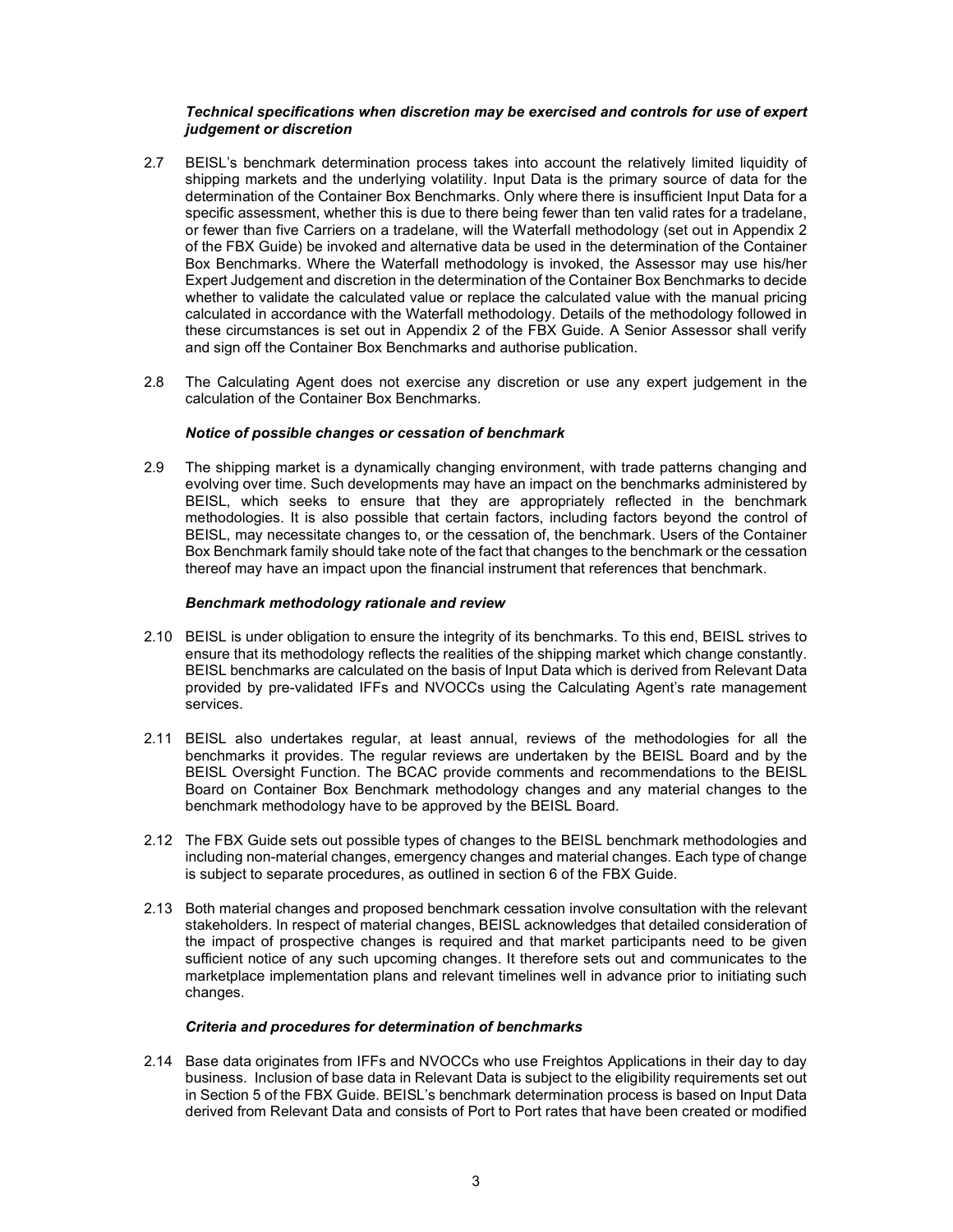within the last three months of publication day and are valid on the day of publication, they include all charges for a container yard to container yard (CY-CY) service. This includes ocean freight and any applicable seaborne surcharges; it does not include origin or destination port charges or import customs.

- 2.15 General rules applicable to calculation of the Container Box Benchmarks require that the priority is given to Input Data. The Container Box Benchmark methodology takes into consideration circumstances where the data density is insufficient, where there is fewer than ten valid rates for a tradelane or fewer than five Carriers on a tradelane, and provides for the contribution of additional rates in accordance with the Waterfall methodology (set out in Appendix 2 of the FBX Guide). In these circumstances the Assessors may use their expert judgement and discretion in the determination of the Container Box Benchmarks.
- 2.16 The published benchmarks are calculated in accordance with the mathematical calculations set out in Section 4.3 and 4.4 of the FBX Guide. The benchmark methodology involves calculating a weighted average by carrier for each tradelane; the weighting reflecting each carrier's volume on that tradelane. The benchmark methodology does not include any models or methods of extrapolation.

#### Procedures applicable in periods of stress or insufficiency of transaction data

2.17 BEISL recognises that periods of stress or periods when transaction data sources are insufficient, inaccurate or unreliable may arise from time to time, therefore resulting in benchmark limitations in such periods. The FBX Guide outlines the procedures applicable in such circumstances, the Waterfall methodology, which are summarised in sections 2.15 of this benchmark statement. In addition, BEISL maintains a Benchmark Business Continuity and Disaster Recovery Plan policy, as set out in Appendix 6 of the FBX Guide.

#### Procedures for dealing with errors

- 2.18 Whilst BEISL is committed to providing Container Box Benchmarks that are of the highest quality, accurate and reliable, it recognises, that in some situations inaccuracies can arise that may warrant a restatement of the Container Box Benchmark. Such inaccuracies may be caused by events such as the incorrect application of the methodology.
- 2.19 In the event that BEISL becomes aware of an inaccuracy, or possible error requiring investigation, BEISL shall investigate the incident and contact the Calculating Agent to request clarification or additional information as required. BEISL will review the impact on affected Container Box Benchmark(s) and determine whether any restatement action is required.
- 2.20 Where necessary, BEISL will publish a circular, providing the reason for the restatement action together with any relevant revised material. The BEISL Board and BEISL Oversight Functions shall be made aware of any restatement or underlying issues of which they would expect to be informed.
- 2.21 Not all inaccuracies warrant a Container Box Benchmark restatement and some incidents may be more determinative than others. In complex circumstances, BEISL may consult market participants and/or the BCAC in order to determine the most appropriate course of action.

#### Benchmark limitations

2.22 Due to the nature of the shipping markets, there may be periods of relatively limited liquidity and as such it is possible that there may be insufficient data density to be sufficiently representative of the market in order to ensure the accuracy and reliability of a Container Box Benchmark. As set out in Section 2.15 above, the data density is considered as insufficient where there is fewer than ten valid rates for a tradelane or fewer than five Carriers on a tradelane. The Container Box Benchmark methodology provides for the contribution of additional rates in accordance with the Waterfall methodology which is set out in Appendix 2 of the FBX Guide.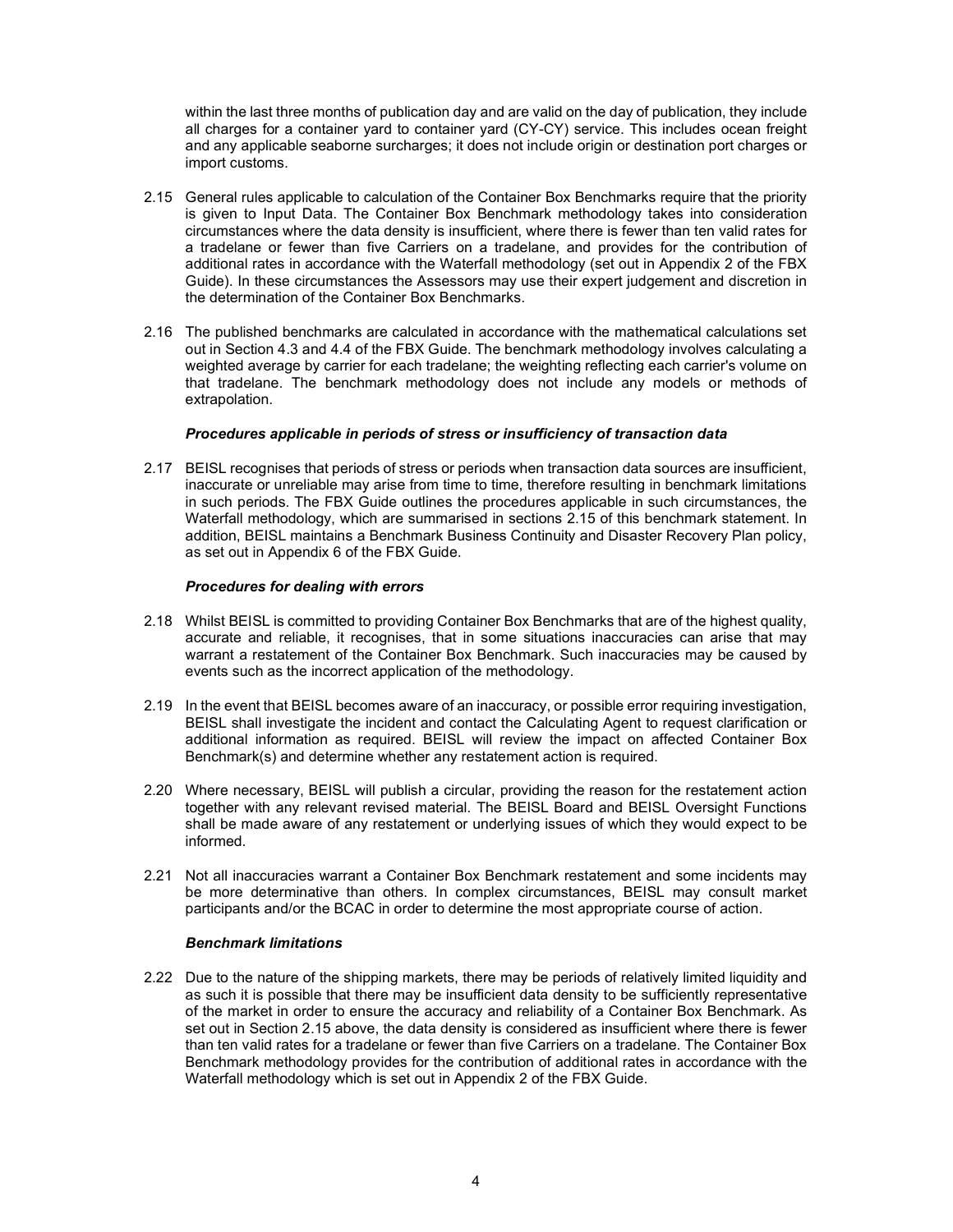2.23 Further, BEISL recognises that from time to time there may be an exceptional market event that could render the benchmark reporting impossible or meaningless. Examples of such events include the outbreak of war, terrorism, civil unrest, sanctions and major accidents that render ports inaccessible. In such circumstances, BEISL's FBX Guide contains procedures for emergency changes, as set out in section 6.8 of the FBX Guide.

#### Environmental, Social and Governance (ESG) Factors

2.24 BEISL acknowledges the BMR requirement to explain, where applicable, in the benchmark statement how the relevant benchmark or family of benchmarks reflects the ESG objectives. We further acknowledge the technical specifications concerning the ESG factors as set out in the Commission Delegated Regulation (EU) 2020/1816 and 2020/1817. In light of this, we confirm that BEISL does not currently pursue the ESG objectives in the benchmarks it determines and BEISL's methodology does not align with the target of carbon emission reductions or attain the objectives of the Paris Agreement. BEISL is, however, ambitious to direct its benchmark administration activities towards opportunities related to ESG.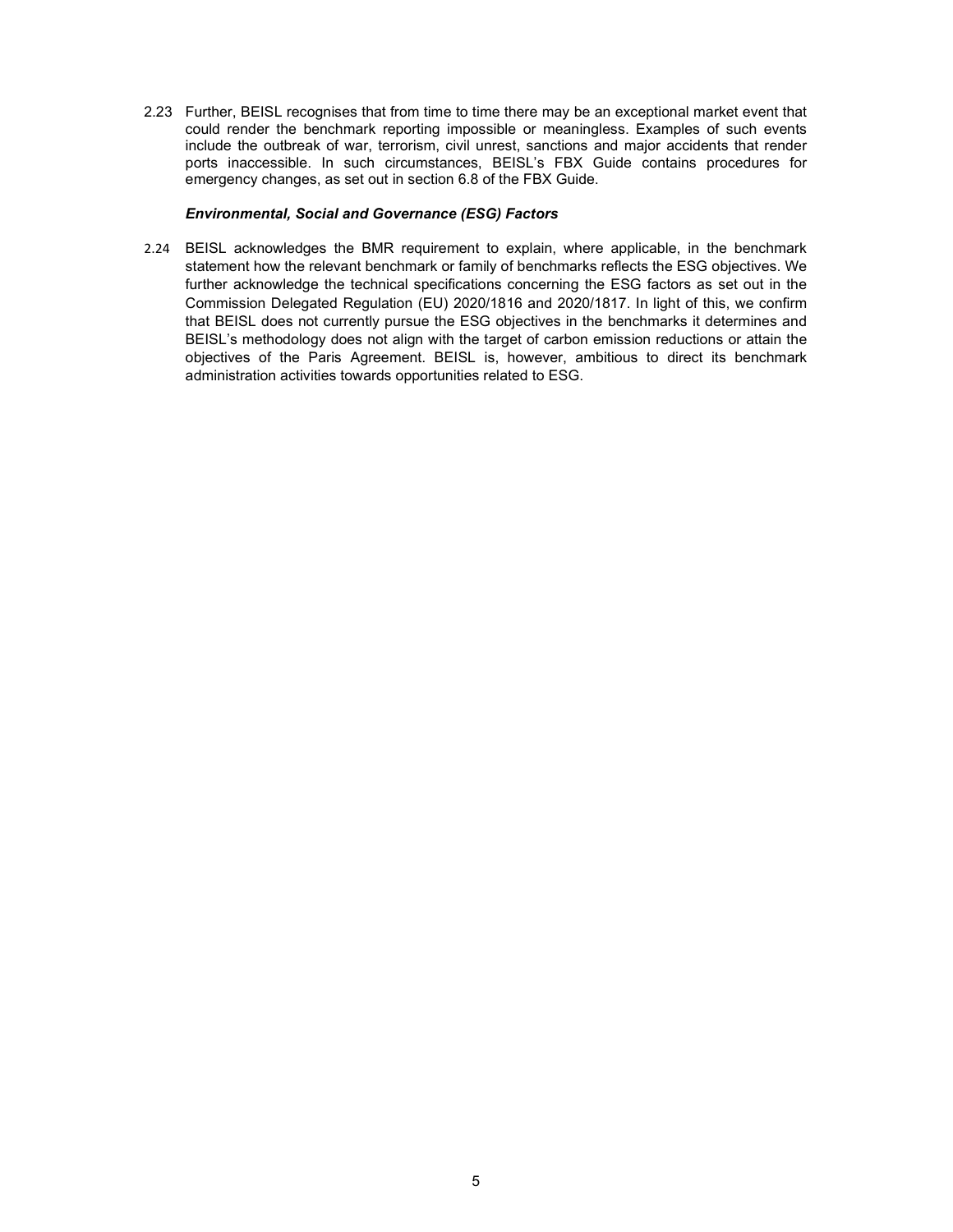## Annex 1

# Explanation of how ESG factors are reflected in the Benchmark Statement

## FBX Container Box Family

| <b>Section 1: Consideration of ESG Factors</b>                                                                                                                                                                                                                                                                         |                                                 |  |  |
|------------------------------------------------------------------------------------------------------------------------------------------------------------------------------------------------------------------------------------------------------------------------------------------------------------------------|-------------------------------------------------|--|--|
| Item 1: Name of the benchmark administrator                                                                                                                                                                                                                                                                            | <b>Baltic Exchange Information Services Ltd</b> |  |  |
| Item 2: Type of benchmark or family of<br>benchmarks. (Choose the relevant underlying<br>asset from the list provided in Annex II.)                                                                                                                                                                                    | Other                                           |  |  |
| Item 3: Name of the benchmark or family of<br>benchmarks.                                                                                                                                                                                                                                                              | FBX Container Box Family                        |  |  |
| Item 4. Are there in the portfolio of the<br>benchmark administrator any EU Climate<br>Transition Benchmarks, EU Paris-aligned<br>Benchmarks, benchmarks that pursue ESG<br>objectives or benchmarks that take into<br>account ESG factors?                                                                            | Yes $\overline{\Box}$<br>No $\boxtimes$         |  |  |
| Item 5. Does the benchmark or family of<br>benchmarks pursue ESG objectives?                                                                                                                                                                                                                                           | Yes $\square$<br>No $\boxtimes$                 |  |  |
| Item 6. Where the response to Item 5 is positive, provide below the details (score) in relation to<br>the ESG factors listed in Annex II for each family of benchmarks at aggregated level.<br>The ESG factors shall be disclosed at an aggregated weighted average value at the level of the<br>family of benchmarks. |                                                 |  |  |
| (a) List of combined ESG factors: N/A                                                                                                                                                                                                                                                                                  | Details of each factor: N/A                     |  |  |
| (b) List of environmental factors: N/A                                                                                                                                                                                                                                                                                 | Details of each factor: N/A                     |  |  |
| (c) List of social factors: N/A                                                                                                                                                                                                                                                                                        | Details of each factor: N/A                     |  |  |
| (d) List of governance factors: N/A                                                                                                                                                                                                                                                                                    | Details of each factor: N/A                     |  |  |
| Item 7. Where the response to Item 5 is positive, provide below the details (score) for each                                                                                                                                                                                                                           |                                                 |  |  |

benchmark, in relation to the ESG factors listed in Annex II, depending on the relevant underlying asset concerned.

Alternatively, all of this information may be provided in the form of a hyperlink to a website of the benchmark administrator included in the benchmark statement. The information on the website shall be easily available and accessible. Benchmark administrators shall ensure that information published on their website remains available for five years.